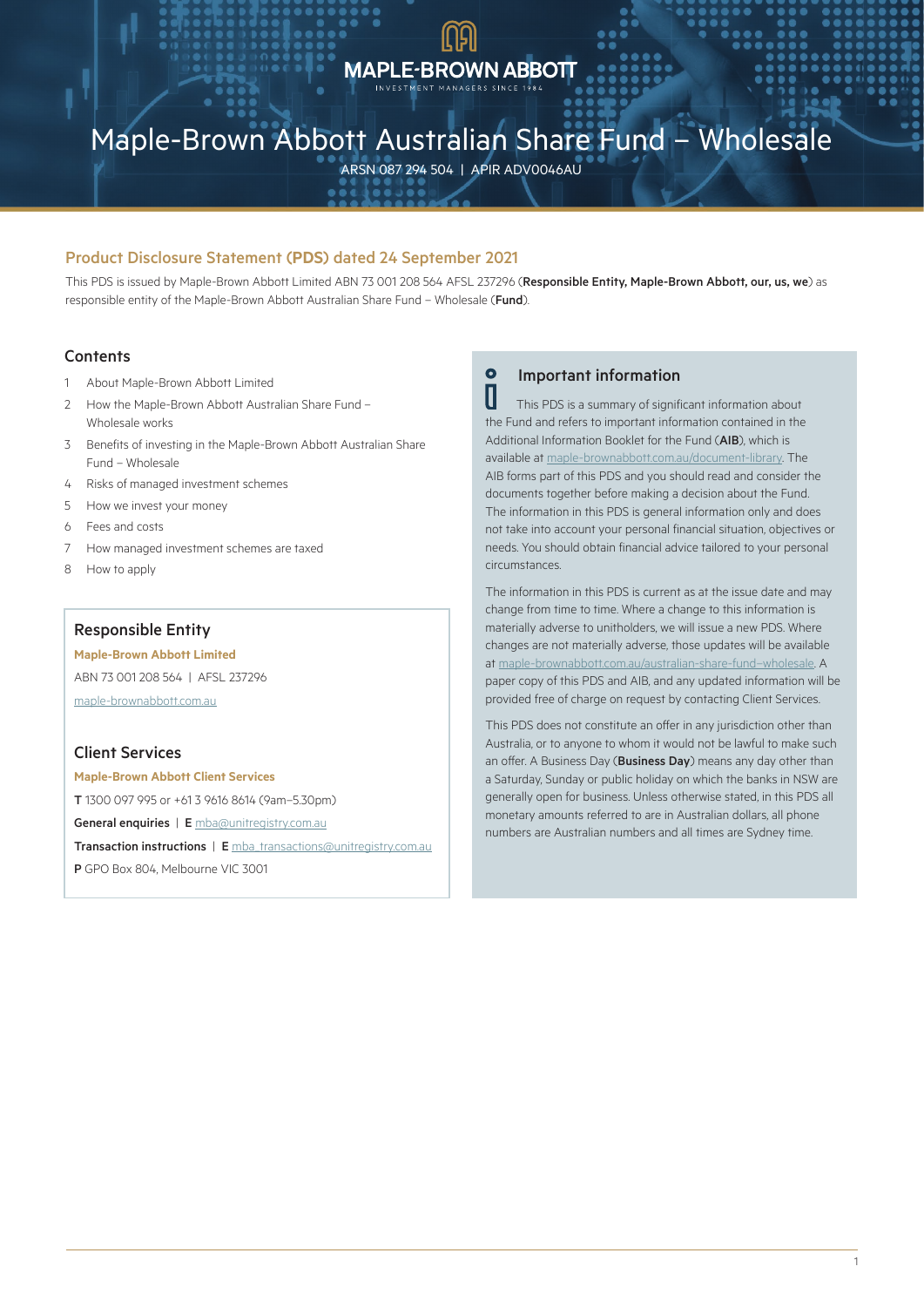# **1 About Maple-Brown Abbott Limited**

Maple-Brown Abbott is the Responsible Entity of the Fund and the issuer of this PDS.

As one of Australia's first boutique investment managers, we have evolved into a business focusing on managing Australian equity, Asian equity, global listed infrastructure and multi-asset strategies.

Operating for nearly 40 years, we manage investment portfolios for institutional, high net-worth and retail clients in Australia. We have clients across the world including in North America, Europe and Asia. We are privately owned with around 60 staff in Sydney and over A\$11 billion in assets under management, as at 30 June 2021. We have a long-standing commitment to responsible investing and are a signatory to the United Nations Principles for Responsible Investment (PRI).

Being a focused boutique investment manager remains an important driver of our culture, ensuring our interests are strongly aligned with those of our clients. We strive to deliver the highest level of service to our clients and to always act with integrity and the highest ethical standards.

As the Responsible Entity, we are responsible for operating the Fund and ensuring compliance with the Fund's Constitution (Constitution) and relevant legislation as well as establishing, implementing and monitoring the Fund's investment objective and strategy. We have the power to delegate certain duties and appoint other entities to perform tasks and provide services to the Fund in accordance with the Constitution and the Corporations Act 2001 (Cth) (Corporations Act). We have appointed Northern Trust Company as the custodian and administrator for the Fund (Custodian and Administrator).

# **2 How the Maple-Brown Abbott Australian Share Fund – Wholesale works**

The Fund is a registered managed investment scheme. This means your money is pooled together with monies from other unitholders. This pool is used to buy investments that are managed on behalf of all unitholders in the Fund. When you invest in the Fund, you are issued units in the Fund rather than directly receiving an interest in the assets of the Fund. The Fund is divided into ordinary units and wholesale units. When you invest in the Fund under this PDS, you will be invested in wholesale units. Your units will represent the value of your interest in the Fund. The number of units you receive is dependent on the amount of money you invest and the applicable unit price. You can increase your unitholding by making additional applications or reinvesting distributions, or decrease your unitholding by making withdrawals.

Certain rights are attached to units and these rights are exercisable by the person who owns them (referred to as you, investor, unitholder or member in this PDS).

## **Unit prices**

The unit price is generally calculated for each of the ordinary and wholesale class for each Business Day based on the net asset value of the Fund divided by the number of units on issue in each class of the Fund. Application and withdrawal unit prices for the wholesale class are then calculated by applying a buy or sell spread to the unit price. The buy/sell spread is an estimate of the costs of buying and selling the underlying

assets of the Fund as a result of applications or withdrawals in the Fund. Unit prices will vary as the market value of the assets in the Fund rise or fall.

Unit prices are available at [maple-brownabbott.com.au/funds](http://www.maple-brownabbott.com.au/funds). Any discretion used in determining unit prices is done so in line with our Unit Pricing Policy. You can request a copy of this policy free of charge by contacting Client Services.

### **Applications and withdrawals**

Refer to section 6 'How to apply, withdraw or transfer' in the AIB for details on how to make an initial or additional application or withdrawal. All our forms are available at [maple-brownabbott.com.au/document-library](http://maple-brownabbott.com.au/document-library) or by contacting Client Services.

We can vary or waive the minimum application or withdrawal amounts at any time, and we may decline an application for units in the Fund without giving a reason.

### **Applications**

| <b>Minimum initial</b> | <b>Minimum additional Application</b><br>application amount application amount cut-off time |                         |  |
|------------------------|---------------------------------------------------------------------------------------------|-------------------------|--|
| \$100.000              | \$5,000                                                                                     | 2pm on any Business Day |  |

Generally, applications are only processed and units in the Fund will only be issued following acceptance of a valid Application Form including investor identification documents and your application money in cleared funds. Application monies are held in a non-interest-bearing bank account until units are issued.

Except in special circumstances, valid applications received by Client Services:

- − before 2pm on any Business Day will be processed using the application price next calculated for that Business Day
- after 2pm on any Business Day or a non-Business Day will be processed using the application price calculated for the next Business Day.

#### **Withdrawals**

| <b>Minimum</b><br>withdrawal amount balance amount <sup>1</sup>                                                                                                                                                                  | <b>Minimum</b> | Withdrawal<br>cut-off time |
|----------------------------------------------------------------------------------------------------------------------------------------------------------------------------------------------------------------------------------|----------------|----------------------------|
| \$10,000                                                                                                                                                                                                                         | \$10,000       | 2pm on any Business Day    |
| $A \cup B$ , and the state of the state of the state of the state of the state of the state of the state of the state of the state of the state of the state of the state of the state of the state of the state of the state of |                |                            |

If your balance falls below the minimum balance or we receive a valid withdrawal request from you that will leave you holding less than the minimum withdrawal amount, we may compulsorily withdraw your remaining unitholding in the Fund and pay the balance to you..

Withdrawals are only processed following the acceptance of a valid Withdrawal Form.

Except in special circumstances, valid withdrawals received by Client Services:

- − before 2pm on any Business Day will be processed using the withdrawal price next calculated for that Business Day
- − after 2pm on any Business Day or on a non-Business Day will be processed using the withdrawal price calculated for the next Business Day.

In certain circumstances such as withdrawals of larger amounts or when there is a freeze on withdrawals, we may not be able to process withdrawals within the usual period.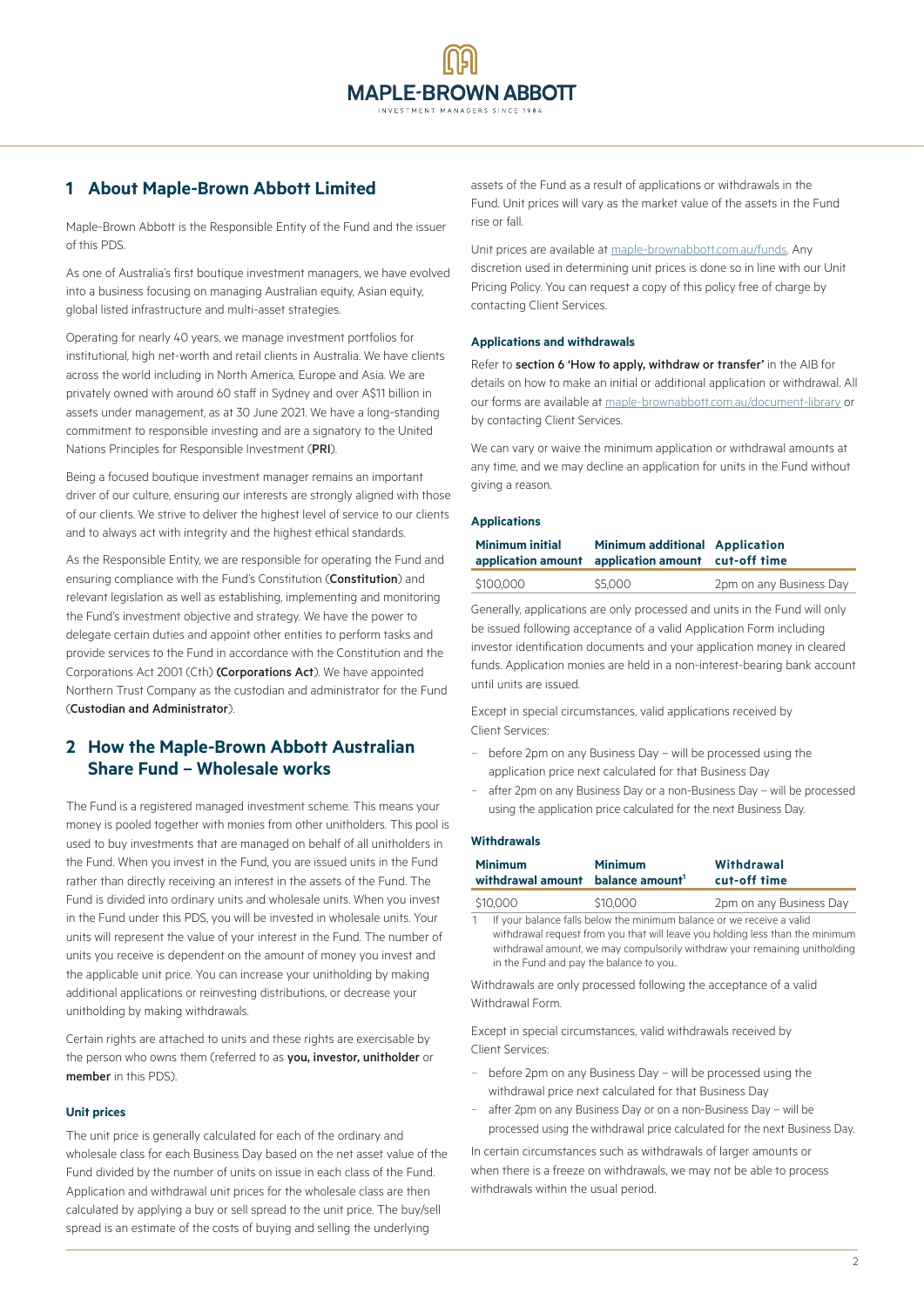You will generally receive your withdrawal amount within two Business Days of processing although the Constitution allows up to 30 business days to pay withdrawals. Withdrawal proceeds are paid into your nominated Australian bank account, which must be in your name. We cannot pay withdrawal proceeds to a third party.

## **Suspension on applications and withdrawals**

We may suspend applications and withdrawals in circumstances specified in the Constitution, including when we consider it to be in the best interests of investors, when financial markets are closed or their operation is significantly impacted or if there is a large withdrawal requested.

If you lodge an application or withdrawal during a suspension period, we will process it as if it was lodged immediately after the end of the suspension period.

## **Distributions**

We intend to pay distributions quarterly, though there may be periods where no distributions are made, or we may make interim distributions. We do not guarantee any particular level of distribution.

Your share of any distributions will be based on the units that you hold on the last day of the relevant distribution period. We expect to distribute amounts comprising of dividends, interest and other income derived by the Fund, less fees and expenses. Generally, while included in the taxable amounts allocated to unitholders, realised net capital gains will not be distributed to unitholders and will remain invested in the Fund. However, we may distribute capital in addition to, or instead of, distributing income amounts.

Distributions are automatically reinvested unless you nominate to have your distribution paid into your nominated bank account. If your distributions are reinvested, your distribution will be reinvested on the first day after each distribution period. The reinvestment price will be determined at the beginning of the reinvestment day based on the net asset value per unit from the last day of the distribution period, adjusted to exclude the income due to be distributed. No buy spread will be charged on reinvestments. Unit prices generally fall at the end of the distribution period, reflecting the distribution entitlements.

If your distributions are paid out in cash, payments are generally paid within 10 Business Days after the end of the distribution period.

You can change your distribution option by completing all relevant sections of the Change of Details Form available at [maple-brownabbott.](http://www.maple-brownabbott.com.au/document-library) [com.au/document-library](http://www.maple-brownabbott.com.au/document-library) and returning it to Client Services by mail or email. We need notification at least 10 Business Days before the end of a distribution period for the change to be effective for that distribution.

 $\Omega$ You should read the important information about taxation and Ш applications and withdrawals before making a decision. Go to section 5 'How managed investment schemes are taxed' and section 6 'How to apply, withdraw or transfer' in the AIB located at [maple-brownabbott.com.au/document-library](http://maple-brownabbott.com.au/document-library). This information may change between the time you read this PDS and the day you acquire units.

# **3 Benefits of investing in the Maple-Brown Abbott Australian Share Fund – Wholesale**

#### **Significant features and benefits**

Investing in the Fund offers a range of features and benefits, including:

- − Investment growth and distributions access to an Australian share portfolio with the potential for long-term capital growth and to receive quarterly distributions
- High conviction access to a portfolio constructed of high conviction opportunities from a broad universe of Australian equities, typically 25–40 stocks
- − Access to franked dividends the potential for tax-effective income through access to franked dividends
- Fundamental research access to the benefits of detailed quantitative and qualitative analysis on companies in order to assess their true value. This in-depth research includes detailed financial forecasts and an assessment of management quality, industry structure and Environmental, Social and Governance (ESG) factors
- Professional management the opportunity to invest in a fund managed by a dedicated and experienced team who specialise in Australian equities
- **Exposure to investment opportunities** access to investment opportunities and risk management techniques that individual investors may not be able to access on their own
- Reporting and information you can keep regularly updated on the performance of the Fund at [maple-brownabbott.com.au/australian](http://www.maple-brownabbott.com.au/australian-share-fund-wholesale)[share-fund-wholesale](http://www.maple-brownabbott.com.au/australian-share-fund-wholesale). In addition, you will receive comprehensive investment reports and regular investor statements. You can also access these statements through an online investor portal.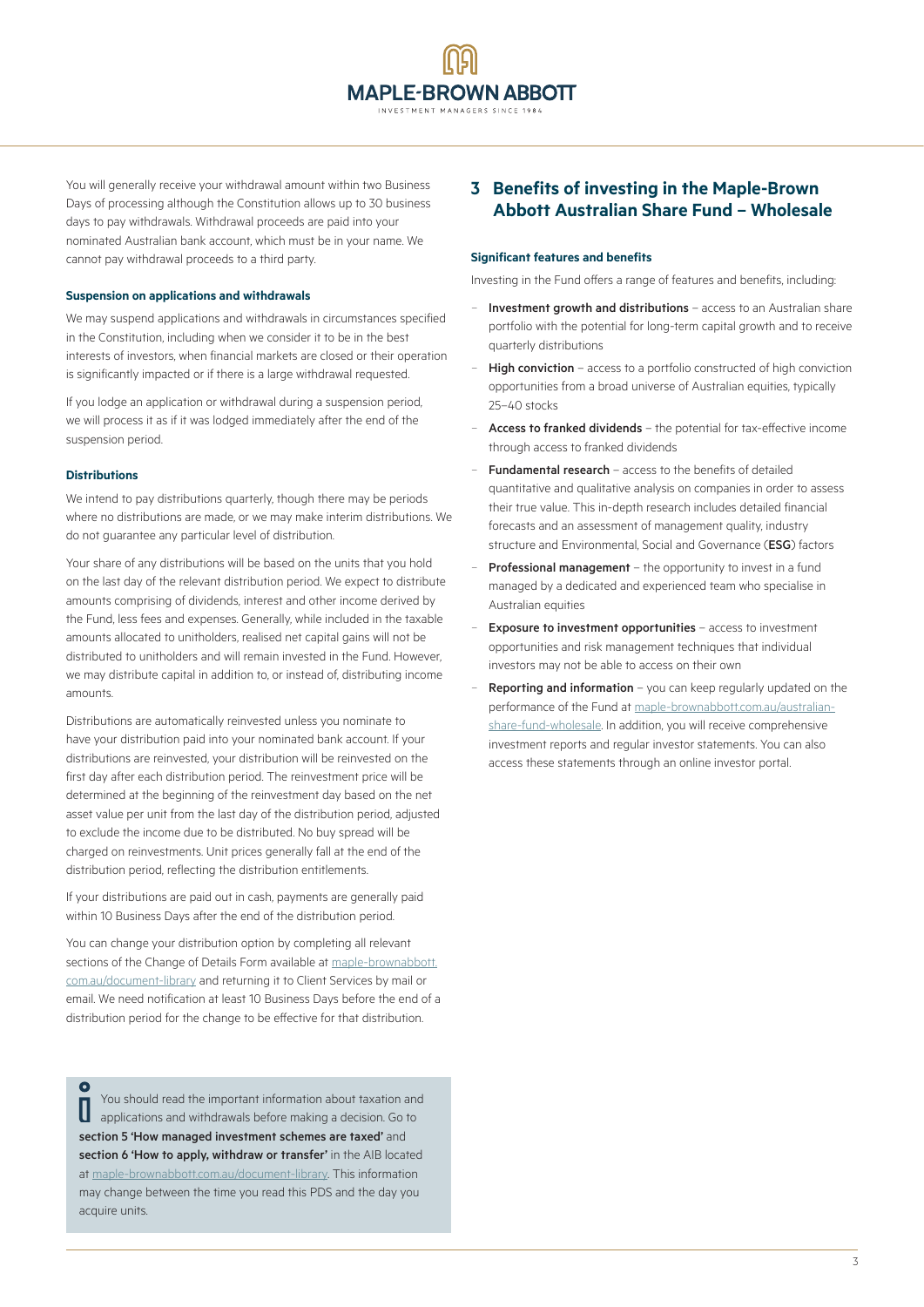# **4 Risks of managed investment schemes**

All investments carry risk. Different strategies may carry different levels of risk, depending on the assets that make up the strategy. Assets with the highest long-term returns may also carry the highest level of short-term risk.

There are significant risks associated with managed investment schemes generally. When you make an investment, you are accepting the risks of that investment. It is important to understand these risks before deciding to invest. Your appetite for risk will depend on a range of factors, including your age, investment timeframe, other investments you hold and your risk tolerance.

The value of your investment and level of returns will vary over time. Past performance is not an indicator of future performance, returns are not guaranteed and you may lose money on your investment. Laws affecting managed investment schemes (such as the Fund) may change over time.

We do not guarantee that the investment objective will be achieved, that you will earn any return on your investment or that your investment will gain in value or retain its value.

The significant risks of investing in the Fund include:

| <b>Risk</b>                                | <b>Description of risk</b>                                                                                                                                                                                                                                                                                                                                                                                                                                                                    |
|--------------------------------------------|-----------------------------------------------------------------------------------------------------------------------------------------------------------------------------------------------------------------------------------------------------------------------------------------------------------------------------------------------------------------------------------------------------------------------------------------------------------------------------------------------|
| <b>Market risk</b>                         | The risk that the market price of the Fund's assets may fluctuate as a result of factors such as economic conditions,<br>interest rates, sentiment and geopolitical events as well as environmental, regulatory, social and technological changes.<br>These fluctuations may affect the value of the investments in the Fund which may impact the unit price of the Fund.                                                                                                                     |
| <b>Active management risk</b>              | The risk that the Fund's performance may deviate significantly from the performance of any benchmark due to our<br>active management. The Fund will generally be exposed to a smaller range of securities than are in a broad benchmark<br>and therefore the Fund's unit price is more sensitive to fluctuations in the share prices of those securities. These factors<br>together may result in a significant variance between the Fund's performance and the performance of any benchmark. |
| <b>Investment manager</b><br>risk          | The risk that we will not achieve the Fund's stated investment objective or deliver returns that compare favourably to<br>other investment managers in the same asset class. Many factors can negatively impact our ability to generate acceptable<br>returns, such as a change in our investment professionals.                                                                                                                                                                              |
| <b>Company and sector</b><br>specific risk | The risk that factors specific to a particular company or sector may cause a company or sector to perform adversely. Such<br>factors include changes in management, actions of competitors and regulators, changes in technology and market trends.<br>Where the Fund has exposure to a company or sector negatively impacted by one of these factors, it may reduce the unit<br>price of the Fund.                                                                                           |
| <b>Distribution risk</b>                   | The risk that unexpected or adverse changes in market or economic conditions may result in fluctuations to the<br>distributions you receive. In some circumstances the Fund may not pay a distribution.                                                                                                                                                                                                                                                                                       |
| <b>Derivative risk</b>                     | The risk that the use of derivatives may expose the Fund to the potential for the value of a derivative to fail to move in<br>line with the underlying asset. As a result, the use of derivatives may have the effect of magnifying both gains and losses<br>to the Fund.                                                                                                                                                                                                                     |
| <b>Liquidity risk</b>                      | The risk that an asset may not be able to be sold in a timely manner or at a fair price. This may potentially result in delays<br>in processing a withdrawal, the suspension of withdrawals or not being able to realise what we perceive to be the fair<br>market value.                                                                                                                                                                                                                     |
| <b>Fund risk</b>                           | The risk that changes to the Fund or the broader regulatory environment, such as termination, a change in the fees and<br>expenses or a change in tax status of the Fund or a change in government policies and regulations can have a negative<br>impact on your potential investment return.                                                                                                                                                                                                |
| <b>Counterparty risk</b>                   | The risk that counterparties of the Fund, such as brokers or custodians, may fail to perform or meet their contractual<br>obligations (either in whole or part) resulting in losses to the Fund.                                                                                                                                                                                                                                                                                              |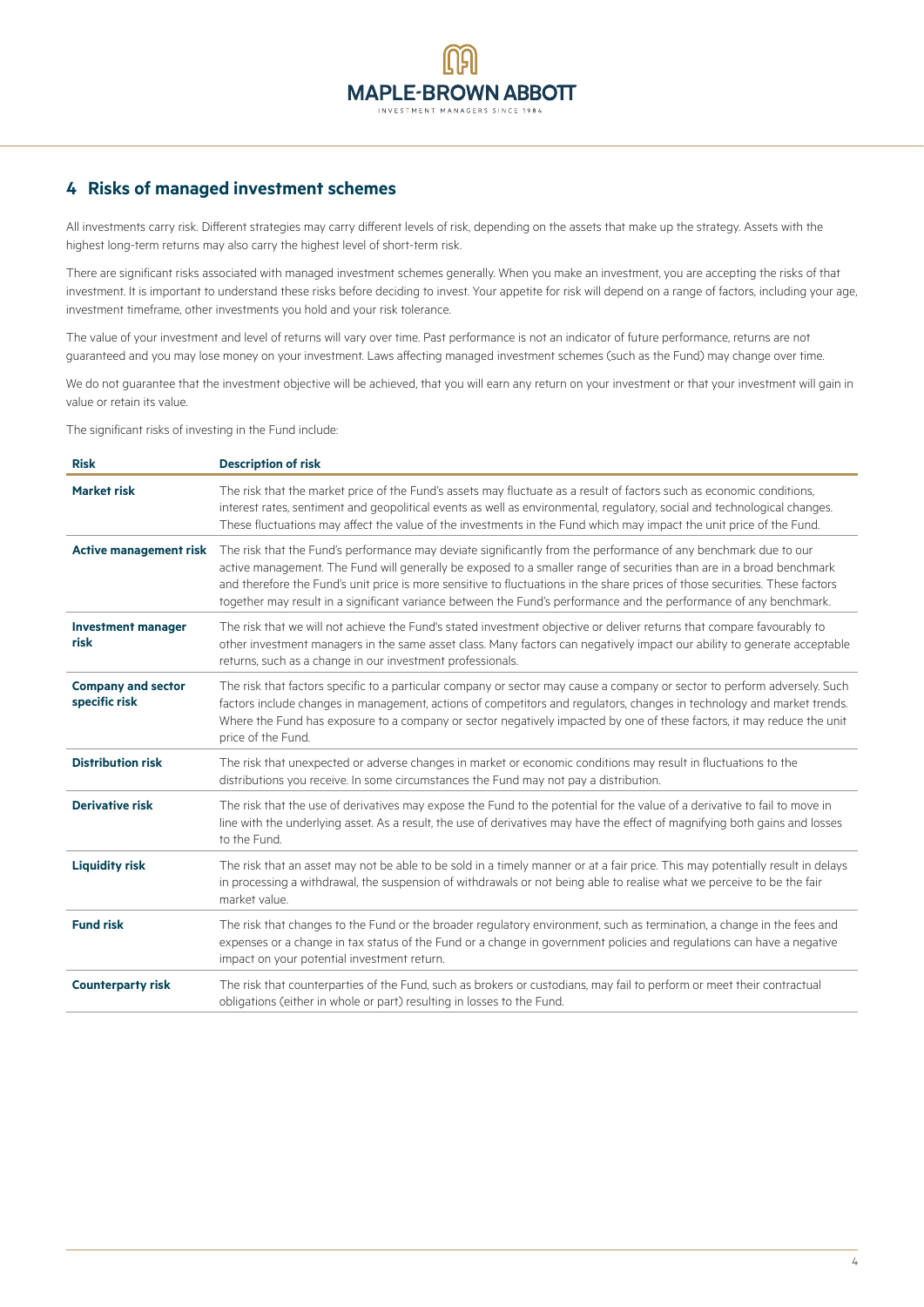# **MAPLE-BROWN ABBOTT** INVESTMENT MANAGERS SINCE 1984

# **5 How we invest your money**

**Warning: You should consider the likely investment return, risk level, your personal circumstances and your investment timeframe when making an investment decision.**

| Maple-Brown Abbott Australian Share Fund - Wholesale                                       |                                                                                                                                                                                                                                                                                                                                                                                                                                                                                                                                                                                             |                                                                                                                                                 |                                                                                                                                                                                                                                                                                                                                                                                                                                                                             |                  |  |
|--------------------------------------------------------------------------------------------|---------------------------------------------------------------------------------------------------------------------------------------------------------------------------------------------------------------------------------------------------------------------------------------------------------------------------------------------------------------------------------------------------------------------------------------------------------------------------------------------------------------------------------------------------------------------------------------------|-------------------------------------------------------------------------------------------------------------------------------------------------|-----------------------------------------------------------------------------------------------------------------------------------------------------------------------------------------------------------------------------------------------------------------------------------------------------------------------------------------------------------------------------------------------------------------------------------------------------------------------------|------------------|--|
| <b>Investment objective</b>                                                                | The Fund aims to outperform the S&P/ASX 200 Index (Total Return) (Benchmark), after fees, over a four-year period                                                                                                                                                                                                                                                                                                                                                                                                                                                                           |                                                                                                                                                 |                                                                                                                                                                                                                                                                                                                                                                                                                                                                             |                  |  |
| <b>Investment strategy</b>                                                                 |                                                                                                                                                                                                                                                                                                                                                                                                                                                                                                                                                                                             |                                                                                                                                                 | The Fund is an actively managed fund that invests in listed (and to be listed) Australian equities.                                                                                                                                                                                                                                                                                                                                                                         |                  |  |
|                                                                                            | The Fund is a diversified portfolio constructed from the highest conviction opportunities which we expect to deliver<br>strong risk-adjusted returns over the long-term. The Fund invests across a broad universe of Australian companies and<br>typically holds between 25-40 stocks.                                                                                                                                                                                                                                                                                                      |                                                                                                                                                 |                                                                                                                                                                                                                                                                                                                                                                                                                                                                             |                  |  |
|                                                                                            |                                                                                                                                                                                                                                                                                                                                                                                                                                                                                                                                                                                             | income and long-term capital growth to our investors.                                                                                           | Our value-based investment philosophy underlies our approach to stock selection, driven by in-depth analysis from our<br>expert team of investment professionals. We use our bottom-up research process to maximise the opportunities to deliver                                                                                                                                                                                                                            |                  |  |
| <b>Asset allocation</b><br>ranges $1,2$                                                    |                                                                                                                                                                                                                                                                                                                                                                                                                                                                                                                                                                                             |                                                                                                                                                 | Minimum %                                                                                                                                                                                                                                                                                                                                                                                                                                                                   | <b>Maximum %</b> |  |
|                                                                                            | <b>Australian equities</b>                                                                                                                                                                                                                                                                                                                                                                                                                                                                                                                                                                  |                                                                                                                                                 | 85                                                                                                                                                                                                                                                                                                                                                                                                                                                                          | 100              |  |
|                                                                                            | Cash                                                                                                                                                                                                                                                                                                                                                                                                                                                                                                                                                                                        |                                                                                                                                                 | $\Omega$                                                                                                                                                                                                                                                                                                                                                                                                                                                                    | 15               |  |
| Investment quidelines <sup>1</sup>                                                         | <b>Equities</b>                                                                                                                                                                                                                                                                                                                                                                                                                                                                                                                                                                             |                                                                                                                                                 | The Fund may invest in listed or unlisted equities provided they are expected to be listed on an<br>Australian exchange within three months from the date of investment.                                                                                                                                                                                                                                                                                                    |                  |  |
|                                                                                            |                                                                                                                                                                                                                                                                                                                                                                                                                                                                                                                                                                                             |                                                                                                                                                 | Exposure to a single stock should not be greater than 5% above its weighting in the Benchmark.                                                                                                                                                                                                                                                                                                                                                                              |                  |  |
|                                                                                            | Cash                                                                                                                                                                                                                                                                                                                                                                                                                                                                                                                                                                                        | Cash exposure may be to cash and cash equivalents including at call cash accounts, term deposits,<br>bank bills and cash exchange traded funds. |                                                                                                                                                                                                                                                                                                                                                                                                                                                                             |                  |  |
|                                                                                            | Derivatives <sup>3</sup>                                                                                                                                                                                                                                                                                                                                                                                                                                                                                                                                                                    | the Fund.                                                                                                                                       | Derivative usage is infrequent and limited to index futures to manage cashflows into and out of                                                                                                                                                                                                                                                                                                                                                                             |                  |  |
| Environmental, social,<br>ethical and governance<br>considerations and<br>labour standards |                                                                                                                                                                                                                                                                                                                                                                                                                                                                                                                                                                                             |                                                                                                                                                 | We believe that a holistic view of investments including consideration of factors such as ESG will promote a well-<br>rounded approach to investing with better return outcomes for our investors. We are a signatory to the PRI, a set of<br>principles designed to highlight the financial relevance of environmental, social and corporate governance issues. We<br>take labour standards, environmental, social and ethical considerations into account when selecting, |                  |  |
|                                                                                            | retaining or realising investments to the extent that such considerations are variables in a multi-varied and holistic<br>analysis of the merits of any particular investment.                                                                                                                                                                                                                                                                                                                                                                                                              |                                                                                                                                                 |                                                                                                                                                                                                                                                                                                                                                                                                                                                                             |                  |  |
| <b>Risk level</b>                                                                          | High                                                                                                                                                                                                                                                                                                                                                                                                                                                                                                                                                                                        |                                                                                                                                                 |                                                                                                                                                                                                                                                                                                                                                                                                                                                                             |                  |  |
| Investor profile <sup>4</sup>                                                              | The Fund is likely to be appropriate for a range of investors, including investors seeking capital growth and income where<br>the investor has a medium or long-term timeframe (at least four years), a high risk tolerance and is comfortable with the<br>risks associated with investing in Australian equities. Refer to the Fund's Target Market Determination available at maple-<br>brownabbott.com.au/document-library for further information about the classes of investors whose objectives, financial<br>situation and needs are likely to align with the Fund's key attributes. |                                                                                                                                                 |                                                                                                                                                                                                                                                                                                                                                                                                                                                                             |                  |  |
|                                                                                            |                                                                                                                                                                                                                                                                                                                                                                                                                                                                                                                                                                                             |                                                                                                                                                 | Should the Fund move outside of the asset allocation ranges or the investment quidelines the Fund will be rebalanced within a reasonable period of time                                                                                                                                                                                                                                                                                                                     |                  |  |

I move outside of the asset allocation ranges or the investment guidelines, the Fund will be rebalanced within a reasonable period of time

2 Although we have the power to borrow on behalf of the Fund, it is not our intention to do so.

3 Derivatives are not used to move outside of the stated asset allocation ranges or to leverage the Fund. Derivatives are accounted for on a full exposure basis.

4 This is a guide only and not a recommendation. You should determine whether the Fund is suitable for you.

 $\Omega$ You should read the important information about our investment philosophy and process, our environmental, social, ethical and governance U considerations and labour standards before making a decision. Go to section 2 'Investment philosophy and approach' and section 3 'Environmental, social, ethical and governance considerations and labour standards' in the AIB located at [maple-brownabbott.com.au/](http://www.maple-brownabbott.com.au/document-library) [document-library.](http://www.maple-brownabbott.com.au/document-library) This information may change between the time you read this PDS and the day you acquire the units.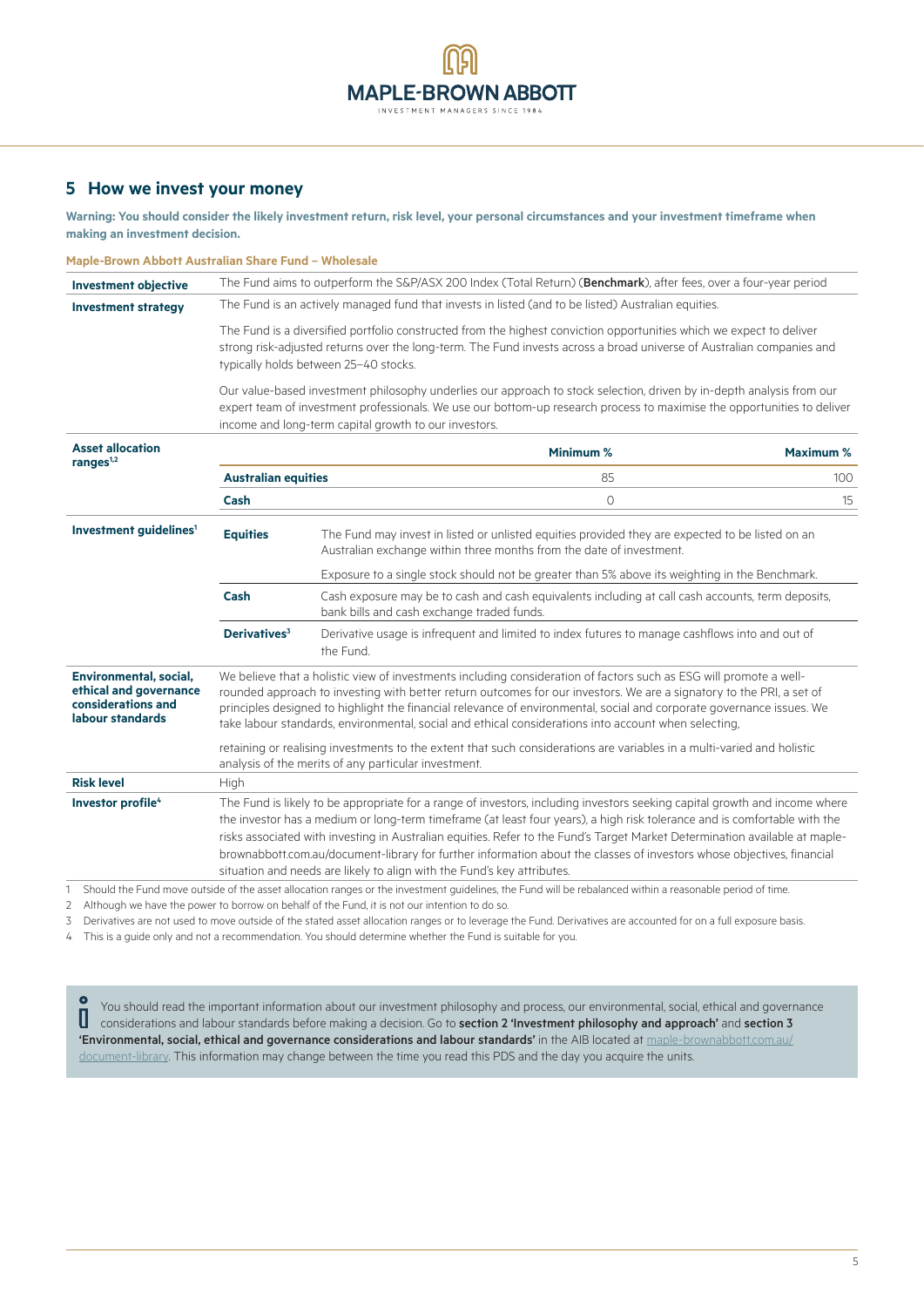# **MAPLE-BROWN ABBOTT** INVESTMENT MANAGERS SINCE 198

# **6 Fees and costs**

# **Did you know?**<br>
Small difference

 Small differences in both investment performance and fees and costs can have a substantial impact on your long-term returns. For example, total annual fees and costs of 2% of your investment balance rather than 1% could reduce your final return by up to 20% over a 30-year period (for example, reduce it from \$100,000 to \$80,000).

You should consider whether features such as superior investment performance or the provision of better member services justify higher fees and costs. You may be able to negotiate to pay lower fees. Ask the Fund or your financial adviser.

#### **To find out more**

If you would like to find out more, or see the impact of the fees based on your own circumstances, the Australian Securities and Investments Commission (ASIC) website ([www.moneysmart.gov.au\)](http://www.moneysmart.gov.au) has a managed funds fee calculator to help you check out different fee options.

#### **Fees and costs summary**

**The fees and costs may be paid directly from your account or deducted from your investment returns. You can use this fee and costs summary to compare costs of this product with other simple managed investment scheme products.**

#### **Maple-Brown Abbott Australian Share Fund – Wholesale**

| <b>Amount</b>                                                              | How and when paid                                                                                                                                             |
|----------------------------------------------------------------------------|---------------------------------------------------------------------------------------------------------------------------------------------------------------|
|                                                                            |                                                                                                                                                               |
| 0.80% per annum<br>of the net asset<br>value of the<br>Fund <sup>1,2</sup> | The management fees and costs are accrued daily and<br>reflected in the unit price and deducted from the Fund<br>monthly.                                     |
| Not applicable                                                             | Not applicable                                                                                                                                                |
|                                                                            |                                                                                                                                                               |
| 0.02% of the net<br>asset value of the<br>Fund <sup>2</sup>                | The transaction costs are recovered from the assets of the<br>Fund as and when incurred, reflected in the Fund's unit price<br>and are not fees paid to us.   |
|                                                                            |                                                                                                                                                               |
| Not applicable                                                             | Not applicable                                                                                                                                                |
|                                                                            |                                                                                                                                                               |
| Not applicable                                                             | Not applicable                                                                                                                                                |
|                                                                            |                                                                                                                                                               |
| 0.19%/0.19%                                                                | A buy spread may be charged to you when entering the Fund<br>(buying units) and a sell spread may be charged to you when<br>exiting the Fund (selling units). |
| Not applicable                                                             | Not applicable                                                                                                                                                |
|                                                                            |                                                                                                                                                               |
| Not applicable                                                             | Not applicable                                                                                                                                                |
|                                                                            |                                                                                                                                                               |
| Nil                                                                        | Nil                                                                                                                                                           |
|                                                                            | the first contract of the con-                                                                                                                                |
|                                                                            |                                                                                                                                                               |

1 We may negotiate rebates of some of our management costs with wholesale clients, as defined in the Corporations Act. For additional information, refer to section 4 'Fees' in the AIB.

2 The Fund's net asset value is the gross value of the assets less any liabilities (excluding withdrawal liabilities). The management fee is calculated using the wholesale class' share of the net asset value of the Fund.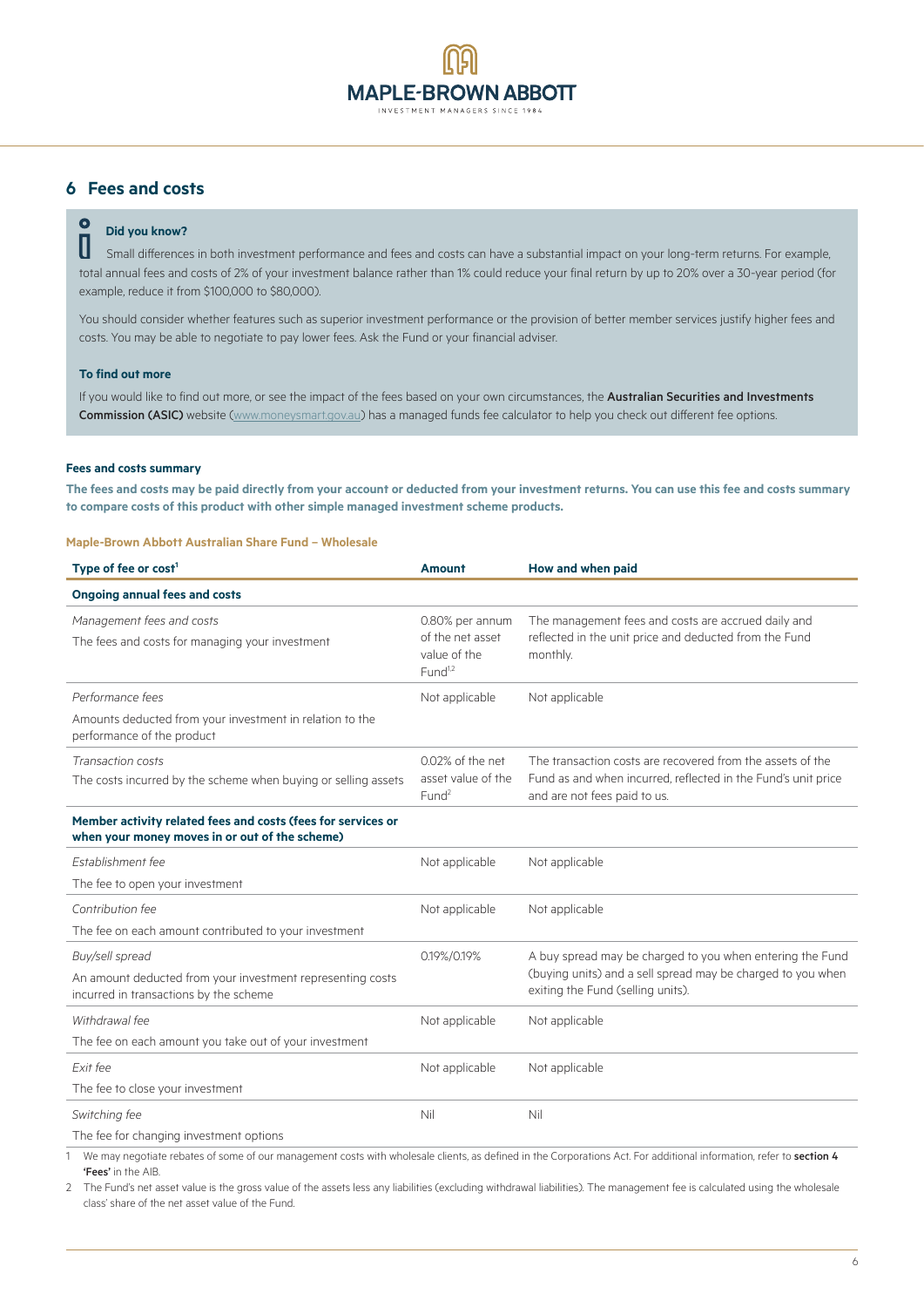#### **Example of annual fees and costs for the Fund**

This table gives an example of how ongoing annual fees and costs of the Fund can affect your investment over a one-year period. You should use this table to compare this product with other products offered by managed investment schemes.

| <b>Example - Maple-Brown Abbott</b><br><b>Australian Share Fund - Wholesale</b>  |       | Balance of \$150,000 with a contribution of \$5,000 during the year <sup>1</sup>                                                                                     |
|----------------------------------------------------------------------------------|-------|----------------------------------------------------------------------------------------------------------------------------------------------------------------------|
| Contribution fees                                                                | Nil   | For every additional \$5,000 you put in you'll be charged \$0.                                                                                                       |
| <b>PLUS</b><br>Management fees and costs                                         | 0.80% | And, for every \$150,000 you have in the Fund, you will be charged or have deducted from<br>your investment \$1,200 each year.                                       |
| <b>PLUS</b> Performance fees                                                     | Nil   | <b>And</b> , you will be charged or have deducted from your investment \$0 in performance fees<br>each year.                                                         |
| <b>PLUS</b> Transaction costs                                                    | 0.02% | And, you will be charged or have deducted from your investment \$30 in transaction costs.                                                                            |
| <b>EQUALS</b><br>Cost of Maple-Brown Abbott Australian<br>Share Fund - Wholesale |       | If you had an investment of \$150,000 at the beginning of the year and you put in an<br>additional \$5,000 during that year, you would be charged fees and costs of: |
|                                                                                  |       | \$1,230                                                                                                                                                              |

What it costs you will depend on the fees you negotiate.

1 This example assumes the \$5,000 contribution occurs on the last Business Day of that year and that the value of the investment is otherwise consistent and therefore the management costs are calculated using the \$150,000 balance only.

#### **Additional explanation of fees and costs**

#### **Management fees and costs**

The management fees and costs for the Fund are made up of the management fee and estimated recoverable expenses as described below, and do not include transaction costs incurred when buying and selling the Fund's assets.

- Management fee: the management fee is the fee we charge for managing the assets and overseeing the operations of the Fund. The management fee is currently 0.80% per annum (inclusive of GST less reduced input tax credits) of the wholesale class' share of the net asset value of the Fund.
- Indirect costs: indirect costs are any amounts reflected in the value of the Fund's investments that we know or estimate have reduced or will reduce the Fund's return (such as management fees paid to external managers). The indirect costs for the year ended 30 June 2021 were 0.00%. Indirect costs may vary each year.
- Recoverable expenses: the Constitution allows us to be reimbursed for expenses incurred in the proper performance of the Fund's day to day operations (such as custody charges, administration and accounting costs, registry fees, audit and tax fees and unitholder reporting expenses). As at the date of this PDS, we pay these ordinary operating expenses out of the management fee, at no additional charge to you. However, if we incur extraordinary expenses (such as expenses incurred in holding a unitholder meeting), we may deduct these extraordinary expenses from the Fund's assets.

#### **Buy/sell spread**

There is a buy/sell spread for the wholesale class. The buy/sell spread is not a fee paid to us, rather it is paid to the Fund to cover transactional costs incurred when wholesale class applications and withdrawals are made. The purpose of the buy/sell spread is to ensure only those unitholders transacting in the Fund's units at a particular time bear the Fund's cost of buying and selling the Fund's assets as a consequence of their transaction. We also have the discretion under the Constitution to waive some or all of the buy/sell spread, such as if an application or withdrawal is to be satisfied by an in-specie transfer.

There is no buy-sell spread for the ordinary class. Existing investors may be disadvantaged due to the costs associated with buying or selling the Fund's investments as a result of ordinary class applications and withdrawals.

As at the date of this PDS, the wholesale class of Fund charges 0.19% for the buy spread and 0.19% for the sell spread. This means the application price is the net asset value per wholesale unit plus 0.19% and the withdrawal price is the net asset value per ordinary unit less 0.19%. In dollar terms, the allowance for transactional costs for an application of \$5,000 and a withdrawal of \$5,000 is \$9.50 in each case. The buy/sell spread may change if transactional costs change and we will not ordinarily provide prior notice to unitholders. All current buy/sell spreads are available at [maple-brownabbott.](http://www.maple-brownabbott.com.au/australian-share-fund-wholesale) [com.au/australian-share-fund-wholesale.](http://www.maple-brownabbott.com.au/australian-share-fund-wholesale)

#### **Transaction costs**

Transaction costs are the costs associated with buying and selling the Fund's assets and include costs such as brokerage, clearing costs, settlement costs, certain OTC derivative costs and stamp duty being applied when assets are bought and sold. These costs are not included in the management fees and costs and are deducted from the Fund when incurred, and therefore an additional cost to you when they have not already been recovered by the buy/sell spread charged by us.